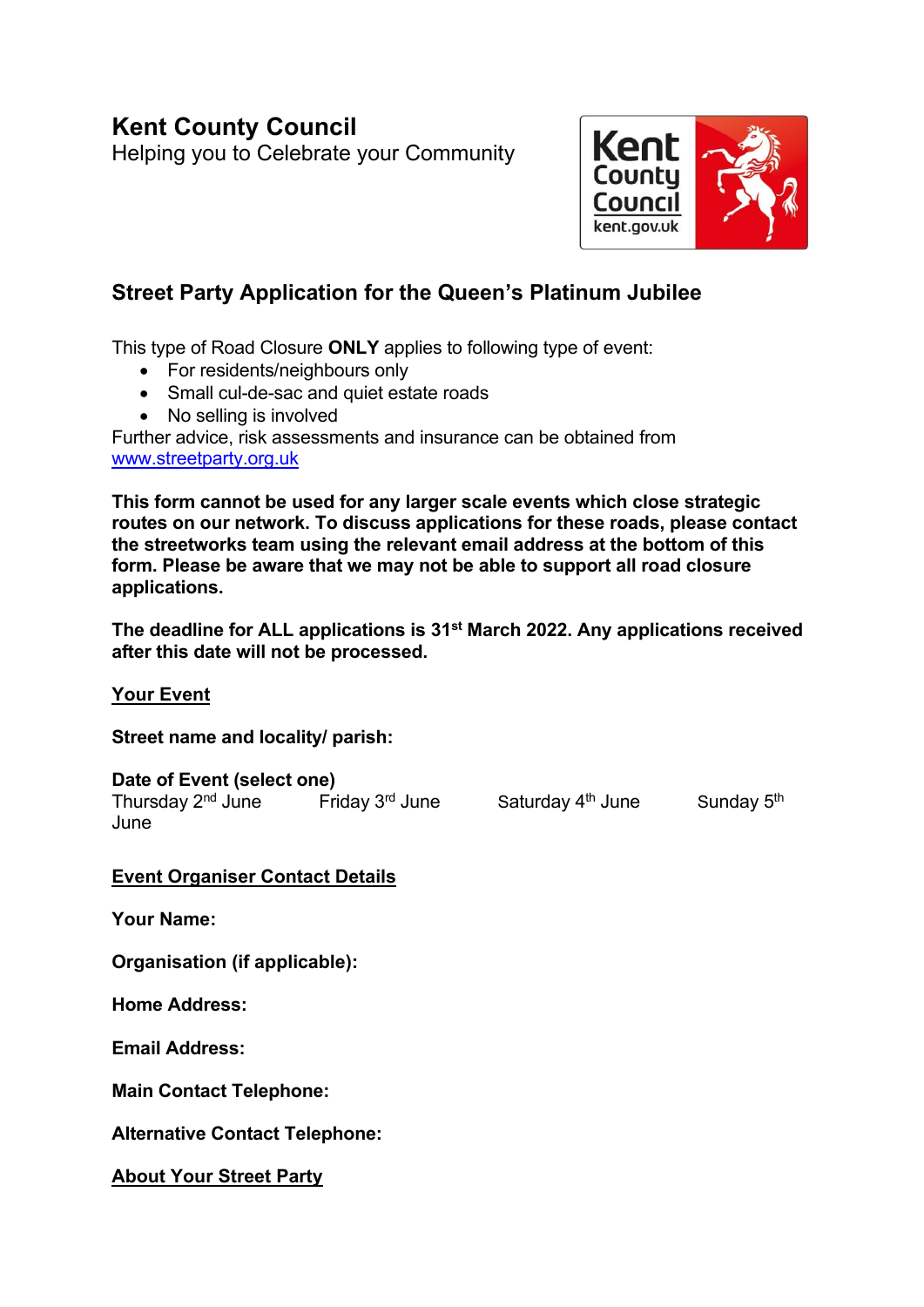#### **Time of proposed event From: To:**

## **Where will the closure begin and end? (i.e. from number 3 to number 35) From: To:**

## **Is the road used by through traffic? Yes No**

If yes, you will need to send a traffic plan showing the exact extent of the closure and an alternative route for traffic. This will only be acceptable if there is a short and simple diversion. You will need to supply a simple plan of the diversion.

### **Is the road part of a bus route? Yes No**

If yes, the bus companies will need to be consulted and an agreement with them made prior to approval being provided.

#### **Will access for emergency vehicles be available at all times if required? Yes No**

We require emergency vehicles to be able to access roads with minimal delay. If no, please review your proposals to ensure this is possible.

**As part of your application, Kent County Council will supply a single 'Road Closed' sign for closures of no-through roads and two 'Road Closed' signs for through roads. These can be collected from Aylesford Highways Depot by prior appointment, details will be provided for this on the approval email.** 

**Please detail any additional measures you will undertake to make the road closure clear to other road users:**

### **Have most residents agreed to this neighbourhood/community event? Yes No**

Kent County Council want to ensure most people are happy with this event, so if there are any objections you should let us know. is worth remembering that not everyone will be able to participate for various reason, so let everyone know what time the party will start and end (you may want to finish by 9pm to minimise noise).

#### **Have any businesses in the wider area who may be affected by this closure been consulted about your proposals? Yes No**

If yes, please attach a copy of your consultation invitation/notice and confirm the date it was sent:

**A simple document identifying any risks, and what you will do to reduce any risk and care for the people at the event should be included with your application.**

**Whilst Public Liability Insurance is not a requirement for this type of road closure, have you considered the need for this? As you may be liable in the event of any injury to persons or damage to property, including the highway. Yes No** 

If yes, please include a copy of this on return of your application.